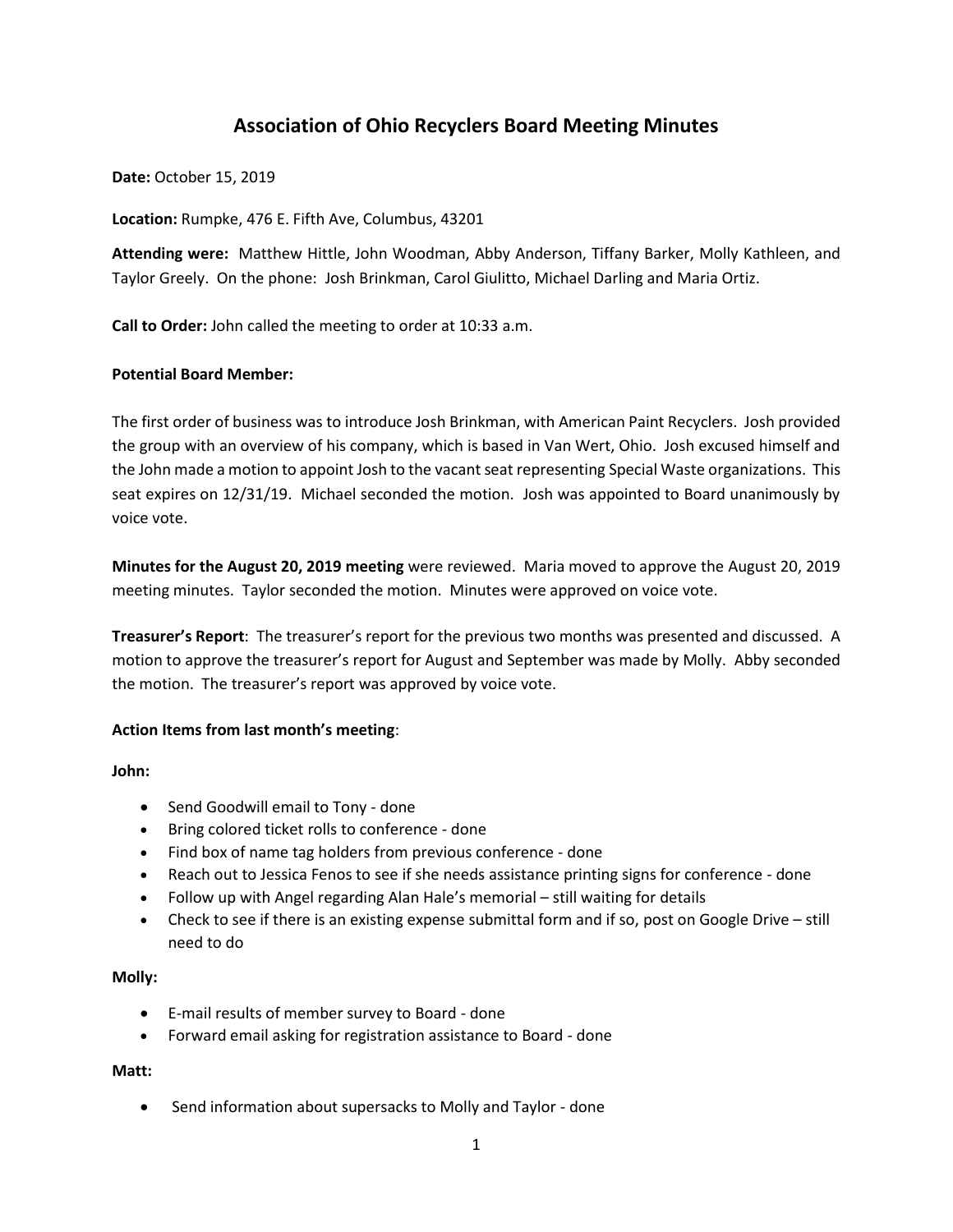# **Tiffany:**

• Follow up with American Paint Recyclers and invite them to our next Board meeting if they are interested in becoming Board members - done

Molly agreed to take the action items for today's meeting.

# **2019 Partners Conference Recap**

Attendance was great. Over 130 people attended the Partner's Conference this year. Events all went smoothly, although the Monday evening event could have had more people. Carol referenced a flyer that was made summarizing the zero waste efforts at the conference and indicated it would be sent to the board members [action item]. One area identified for improvement was the registration process – ensuring that a follow up survey isn't needed to determine which sessions/food choices, etc. Planning for the next Partner's Conference in 2021 will begin next year.

# B**oard Recruitment**

The group brainstormed potential new board members. Molly is to contact Kathy Rocco, with OSS Joint SWMD, and Matt will contact Jennifer Jones, with GT Joint SMWD [action items].

After the meeting, John confirmed via email on October 18<sup>th</sup> that Lauren Karch has resigned from the Board.

## **Committee Updates**

Governance Committee – Elections will be coming up. Matt will contact those with terms expiring to confirm if they are interested in another term [action item].

Communications and Programming – Josh has agreed to join the communication committee. A job posting was mentioned for Pratt to be included in the next newsletter. A recap of the conference will be included as well. Molly indicated a draft of the newsletter will be sent out prior to the next meeting [action item].

Events – Details of the December member's meeting were discussed. Taylor confirmed the reservations for the meeting room at Dutch Valley Restaurant on December 17th. Matt will call to get more details on the tour of the Belden Brick factory (length of tour, required attire, and parking) [action item]. Molly will send out a save-the date email to membership once the details are determined [action item].

Other tours will be scheduled soon. Pratt should be available for a tour in the spring. A tour of the American Paint Recycler's facility is in order as well.